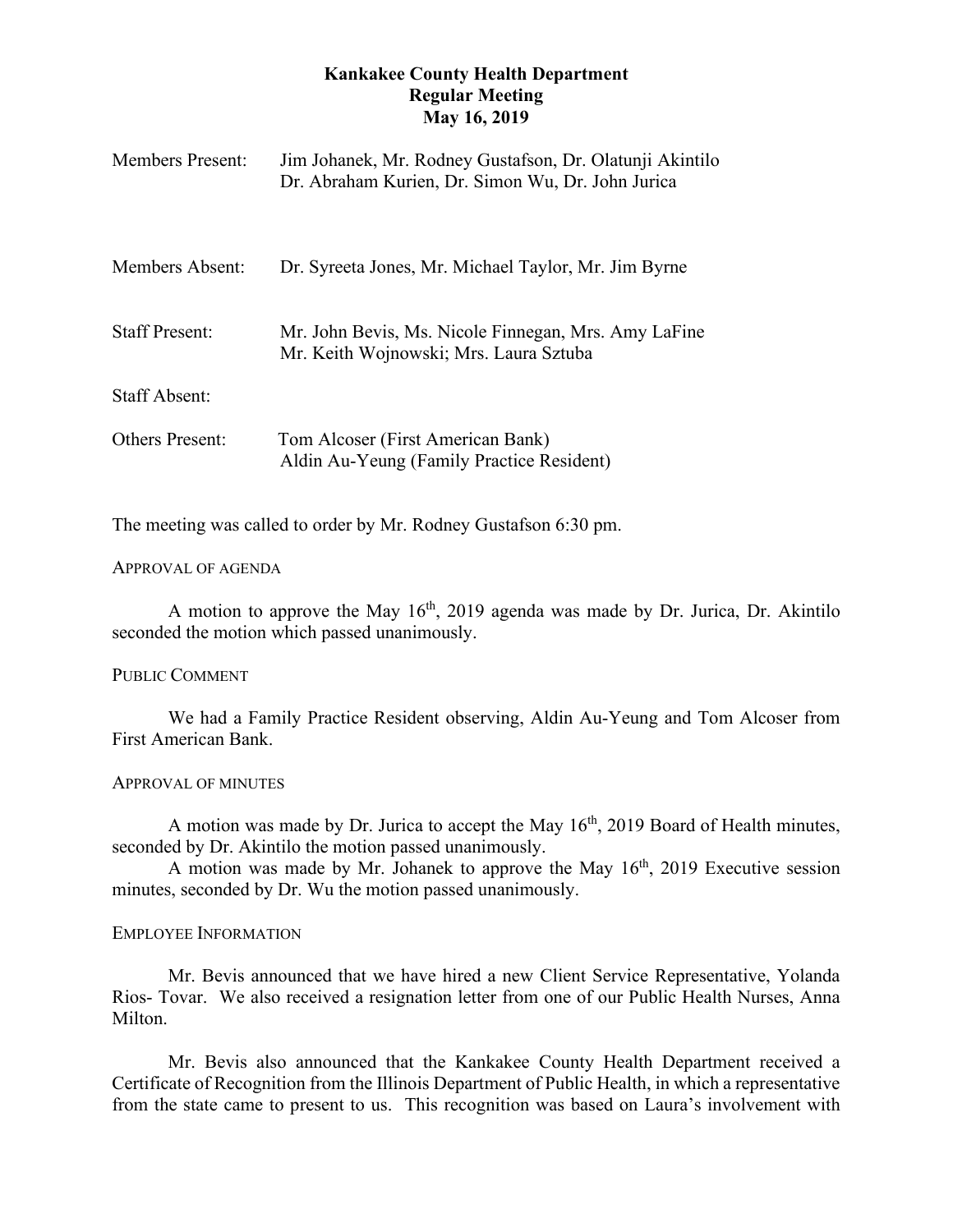Young Growers of Pembroke Township and we are very thankful for her hard work and dedication in achieving this award.

## DIVISION REPORTS

## *Client Services*

Mrs. LaFine announced that we had our DCFS Survey Review, which had previously been cancelled multiple times in the past because of staffing issues. The review went very well and they were happy with our progress with only exception being that it has been a challenge in meeting the 24 day deadline for children who are in behavioral detention centers.

Mrs. LaFine also announced the upcoming Farmers Market on August 9, 2019 at the Kankakee County Health Department. This will be our  $15<sup>th</sup>$  year hosting this event in which clients receive coupons to purchase fresh fruits and vegetables that can be used at all local farmers markets throughout the summer.

Mrs. LaFine updated the Board on a recent visit from Harbor House in which we invited them to come speak at our April Full Staff Meeting to introduce Harbor House and explain their services to our employees.

Mr. Bevis also updated the Board on our involvement with YMCA Healthy Kids Day Fair on April 27<sup>th</sup>, 2019. Penny Greenley from the YMCA contacted us saying thank-you so much for attending and sharing what we do with the community. There were about 150 people in attendance and it was a nice experience to be able to meet people within our community and we plan on attending annually.

# *Environmental Health*

 Mr. Wojnowski announced that mosquito season will soon be upon us. Every year we do a larvicide seminar in which we explain how to use the approved larvicide which helps regular employees with helping to administer it. This is a training that many municipalities send their employees to and it's taking place at Kankakee County Health Department on May 22, 2019.

Mr. Wojnowski also announced that we are collecting dead birds now and will accept all kinds as part of our Vector Program. We will continue to be setting out traps to test for the West Nile Virus and if we get our first positive we will put an alert out to notify the media. We also have an Intern starting in June that will participate in the program.

# *Health Promotion/Community Outreach and Planning*

Mrs. Sztuba introduced our new Adolescent Health Policy in which we need to implement to fulfill one of the deliverables of our Adolescent Health Grant. Adolescents are less likely to receive well care, less likely to seek treatment and have higher rates of risky behavior. Dr. Jurica motioned to approve the new Adolescent Health Policy, Mr. Johanek seconded the motion which passed unanimously.

Mrs. Sztuba shared the upcoming Bridges to Health and Healthcare which will be held at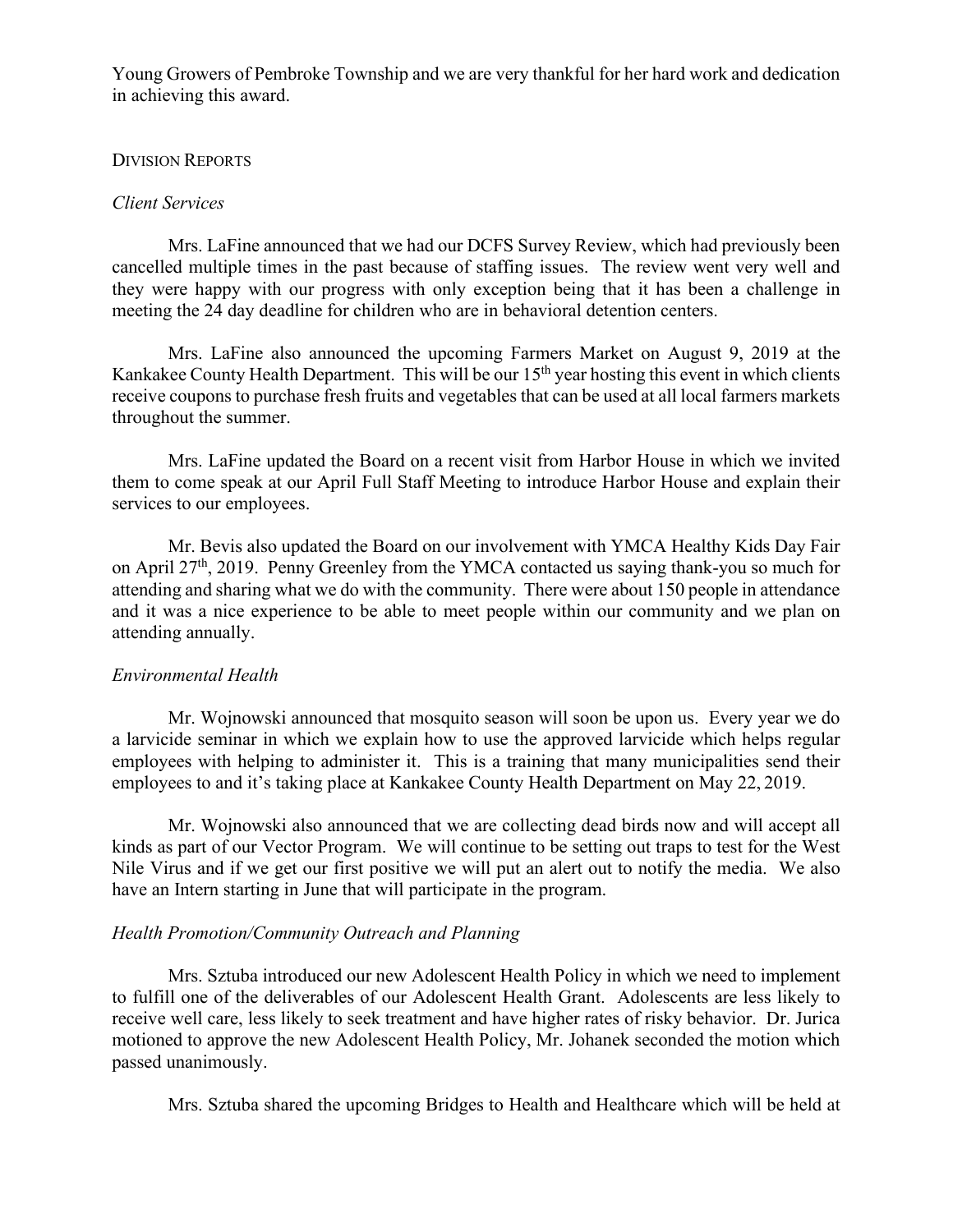Gathering Point Church on October 7, 2019. This will provide all day training for community stakeholders within Kankakee County to address the root causes of poverty, support individuals as they build resources and build a sustainable and healthy community.

#### ADMINISTRATIVE REPORTS

## *Financial Status*

Mrs. Weakley noted that as of April  $30<sup>th</sup>$  we are at 41.6% of the year. Total revenue received through 4/30/19 is 32.58 % of the amount budgeted for the year. We are holding our expenses at 39.61%. Grants are at 34.4% and we are catching up with Case Management, Opioid, VFC, and West Nile Prevention. All of our first certs have been turned in so grant payments will pick up as well as our property tax distribution in July. We also have a meeting scheduled to revise our cost of vaccines. Our total Cash on hand is 2.2 million. Dr. Jurica motioned to approve the April 2019 financials, seconded by Dr. Kurien the motion passed unanimously.

### OLD BUSINESS

Mr. Bevis explained that he met with the personnel committee and after some discussion they agreed that board members would prefer staff input and then they would review and conduct an evaluation based on that input. At this time the Board decided there would be no vote and once the personnel committee meets to conclude the evaluation they will share with findings with all Board members.

Mr. Bevis discussed the Survey Monkey results that were sent to the Board based on suggested time changes for upcoming Board of Health meetings. The results reflected interest that most members wanted to change the time and there was interest from 7-8 AM or 4:30- 5:30 PM. After some discussion, Board members felt trialing a three month period would be in their best interest. Dr. Wu motioned to approve a 5:00 P.M. start time for the next three months, seconded by Dr. Kurien which passed unanimously.

Tom Alcoser from First American Bank was present to answer questions from the Board regarding the opening of a new money market account. Tom explained that the new account will have securities pledged as collateral held at Wells Fargo Bank. The money market account is a tiered interest bearing account with balances over \$1 million currently earning at 2.294% rate with an APY of 2.32% and under \$1million currently earning 0.20% compared to the current .25% we are receiving now. The interest rate is not guaranteed and could change at any time. The account will also be liquid with a maximum of 6 withdrawals per month. Dr. Jurica made a motion to approve transferring approximately 257,000 from the IPTIP account to the checking account at First American Bank, then taking 1,000,000 from First American Bank and opening a new money market account, thus leaving approximately 300,000 in the checking account. The signors to open the account will be Mr. John Bevis, or the current Administrator of the Kankakee County Health Department, and Mr. Rodney Gustafson, or the current President of the Kankakee County Board of Health. The signors will change as roles/ personnel changes. Mr. Johanek seconded the motion to open the money market account at First American Bank and the motion passed unanimously.